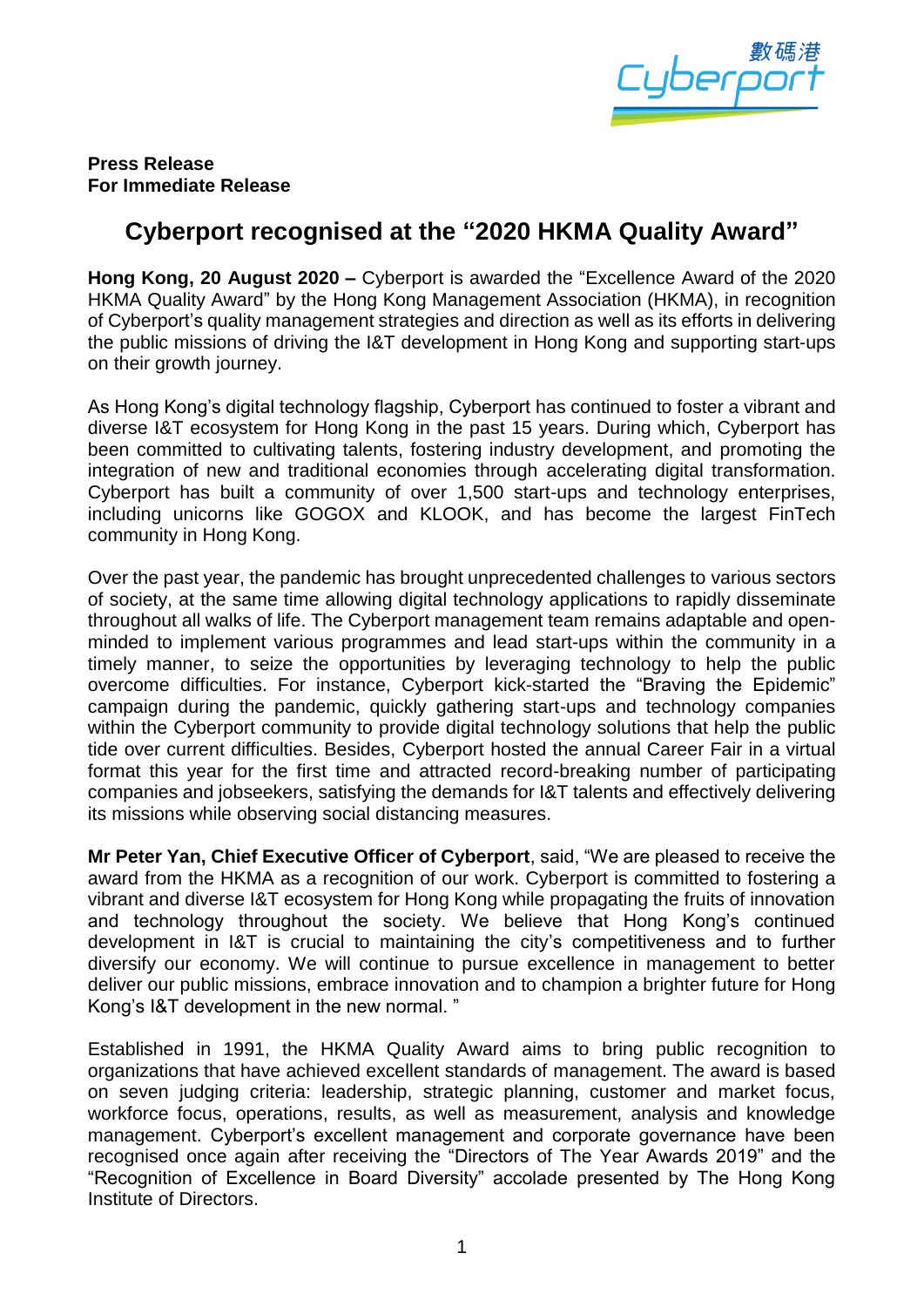

## ###

For high resolution photos, please download via [this link.](https://drive.google.com/drive/folders/17Iz1MwRhpc6Kmmd53Kwi2508OEllRW0F?usp=sharing)



award from the HKMA as a recognition of our work. We will continue to pursue excellence in management to better deliver our public missions, embrace innovation and to champion a brighter future for Hong Kong's I&T development in the new normal."



During the pandemic, the Cyberport management team remains adaptable and openminded to effectively deliver its public missions.